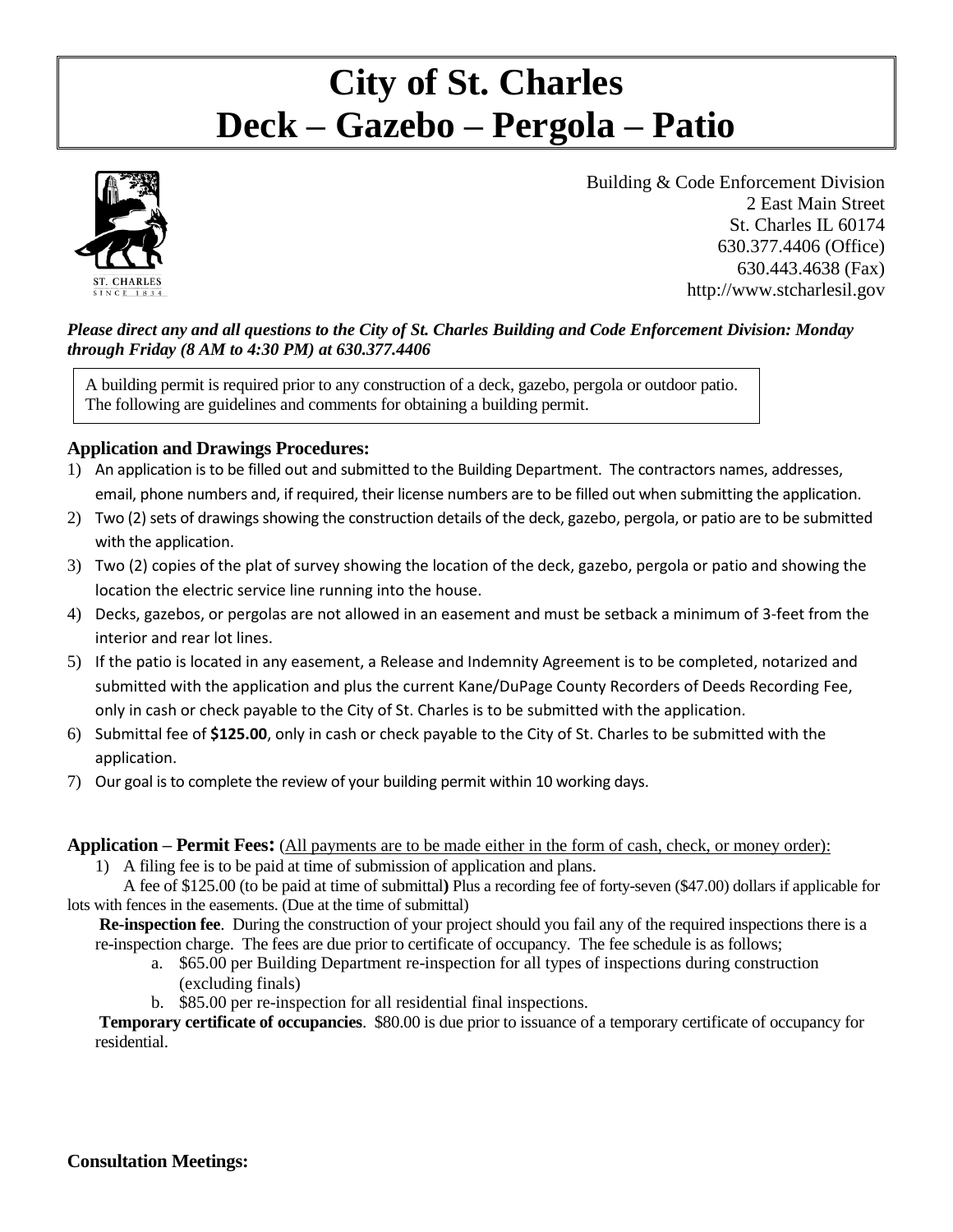The Building and Code Enforcement Division offers a consultation meeting where you will meet with City staff and discuss any questions or issues on your construction project. The meeting may be for a proposed project or a project that is currently under construction and can be held at the site location or in our office. To schedule this meeting, please contact our office at 630.377.4406.

## **Inspections:**

The following is a list of inspections, which might be required for your project and the amount of time for these inspections.

| $\circ$ | Postholes               | Approximately 1/2 hour |
|---------|-------------------------|------------------------|
|         | $\circ$ Prepour (patio) | Approximately 1/2 hour |
| $\circ$ | Frame                   | Approximately 1/2 hour |
| $\circ$ | Final                   | Approximately 1/2 hour |

# **Overtime Inspections:**

The Building Commissioner or his designee may approve requests for overtime inspections for unique circumstances. The charge for an overtime inspection will be a separate charge and will be invoiced to the individual contractor or company who requested the overtime inspection.

# **Deck General Comments:**

- **1)** Field approved plans are to be at the property and the address is to be posted.
- **2)** Decks, gazebos, pergolas or patios cannot be placed over electric services without prior approval from the City of St. Charles Electric Department.
- **3)** R105.7 Placement of permit. The building permit card shall be kept on the site (in the window) of the work and be visible from the street until such time as a certificate of occupancy permit has been issued, or a final inspection has been performed.

#### **4) Postholes:**

- $\times$  We check for the proper location of the postholes as per the approved plans.
- $\times$  We check to ensure that the postholes are 10-inches in diameter and 42-inches in depth from the finished grade.
- $\times$  We check for proper setbacks. Decks, gazebos, or pergolas are not allowed in an easement and must be setback a minimum of 3-feet from the interior and rear lot lines
- **The postholes are to be inspected prior to anything being filled into the postholes**

## **Framing:**

- o We check that all deck material is treated or approved for the application.
- o The fasteners are required to be galvanized or stainless.
- o We check to confirm that the joists are properly sized and spaced.
- o We check the span of the joist.
- o We check to ensure that proper flashing is at the ledger board.
- o Any cantilevering of the deck cannot exceed twenty-four (24) inches.
- o All posts are to be anchored at the postholes.
- o Per the St. Charles specifications, all bolts are to be installed through the beams.
- o Alternative Deck lateral load connection(see diagram in deck packet) Section R507.2.4 IRC
- o **The framing is to be inspected prior to decking material being installed.**

#### **Final:**

- $\Rightarrow$  We check to make sure that the deck, gazebo, or pergola piers are above grade so that the wood is not exposed to the dirt and will not rot.
- $\Rightarrow$  The stair stringers are to land on a concrete pad or pavers to prevent any rotting of the wood.
	- $\rightarrow$  Stairs are to be built with the same rise or within 3/8-inch maximum difference on the complete rise run.
	- $\rightarrow$  Stair width is to be no less than 36-inches.
	- $\rightarrow$  Stair tread or steps are to be a minimum of 10-inches.
	- $\rightarrow$  Stair rise is to be 7-3/4-inch maximum.
- $\Rightarrow$  Stair handrails are required when there is four-4 or more risers.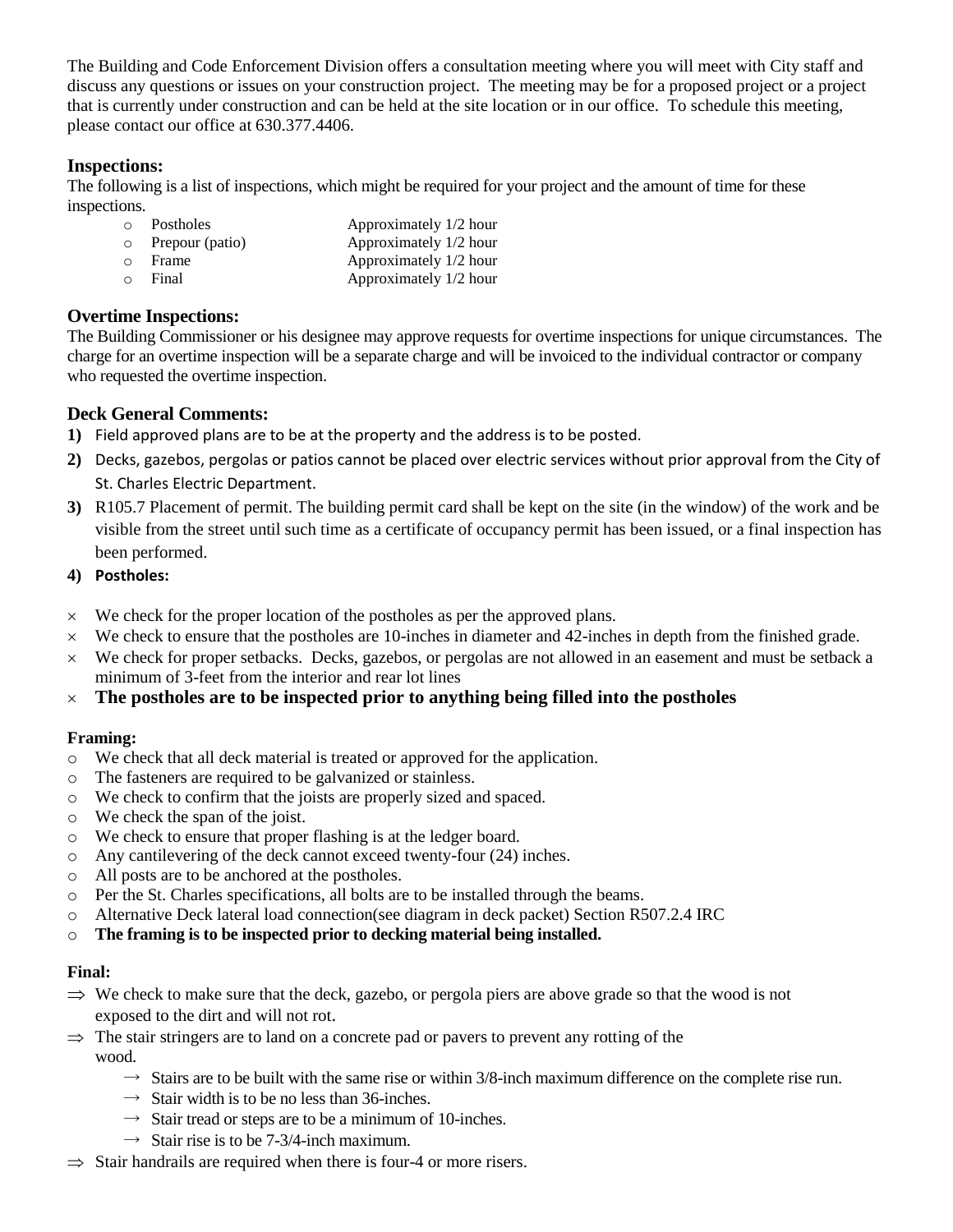- $\rightarrow$  The handrails are to be mounted between 34-inches to 38-inches and they will be measured vertically from the tread nose.
- $\rightarrow$  The returns at the end of the handrails are to end into the top and bottom post.
- $\rightarrow$  Handrails are to have a diameter of 1-1/4 inch to 2-inches.
- $\Rightarrow$  It is required to have a 1-1/2 inch clear open gap around the handrail so that the hands can grasp the railing.
- $\Rightarrow$  Guardrails are required when a walking surface is above 30-inches from the finished grade. Guardrail height of 36-inches minimum is required from the deck surface and must be able to withstand a weight of 200 pounds that is imposed from any direction.
- $\Rightarrow$  All spindles in the stairs and guards are required to have a maximum opening less than 4-inches. The triangle at the bottom between the steps and the bottom of the guardrail shall not allow a 6-inch ball to fit through the opening.
- $\Rightarrow$  Guards on open side of stairs shall not have opening more than 4 3/8-inch.
- $\Rightarrow$  The back of the stair risers shall not have more than a four-inch opening.
- $\Rightarrow$  If electric service pass over the deck, a 10-foot clearance must be maintained to keep the electric away from all walking surfaces.
- $\Rightarrow$  . The final is to be inspected after completion of the deck.

## **Patios:**

Patio setback requirements:

- Patios are not allowed into a landscape buffer.
- Rear yard- Raised and on grade level patios are allowed 3-foot from the lot line in the RT district.
- Interior side yard- Raised and on grade level patios are allowed 3-foot from the lot line in the RT district.
- Front, exterior side yards and rear yards of through lots- Raised patios are not allowed, 8-foot maximum allowed into the setback for on grade level patios in RT districts.
- Water run off (drainage) shall not drain onto or collect on neighboring property. A drainage system may be required.

Patio slab requirements:

- 4-inches of crushed rock compacted.
- 6-inches x 6-inches wire mesh or better.
- 4-inch Minimum pour thickness.

If the rise/step from the patio is more than  $7\frac{3}{4}$ , a landing is required:

- 3-foot x 3-foot minimum landing required on the exterior side of a door, not more than 7 ¾" below the top of the threshold and a slope not to exceed ¼" per foot. If a door (with the exception of a storm/screen door) swings out over the landing, the landing shall not be more than 1 ½" below the top of the threshold. All steps down from the landing shall not exceed 7  $\frac{3}{4}$ " rise (all the same) and not less than 10-inches of tread. Less than 30-inches from grade or patio does not require handrails or guardrails.

## **Inspections:**

Sub-Base:

- o Setbacks are verified.
- o Review the location of the slab and location of electric service.

#### Final:

o Inspector checks to see if all requirements and construction listed above have been met.

## **Building Codes:**

The following are the Building Codes, which the City of St. Charles has adopted:

- o St. Charles Municipal Code
- o 2014 Nat'l Electrical Code w/revisions
- o 2015 Int'l Residential Code/revisions
- o Fire Prevention Codes

## **General Comments:**

- $*$  The Permit Conditions form and stamped "FIELD COPY" of the plans are to be on the job site.
- $*$  A minimum of 24-hour notice is required when scheduling any inspection.
- ✳ Postholes are to be ten-inches (10") in diameter and forty-two inches (42") in depth.
- ✳ Wolmanized or weather treated wood is to be used.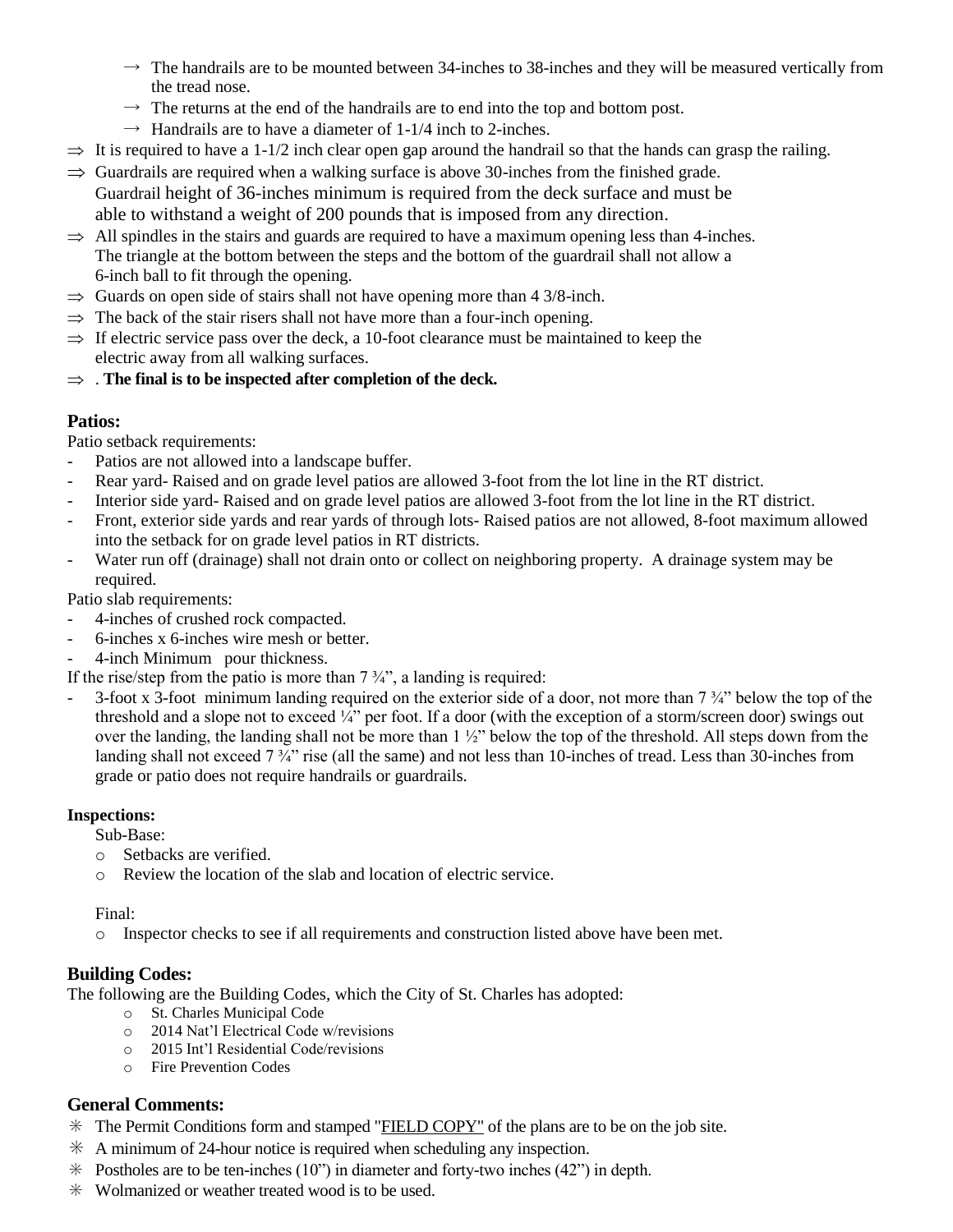- ✳ Galvanized nails are to be used.
- $\ast$  One half (1/2") inch lag bolts into ledger board maximum two feet zero inch (2' 0") on center and hanger joists from ledger.
- $\ast$  Guardrails are required when a floor surface is located thirty (30") inches (762 mm) above finished grade and not less than thirty-six (36") inches (914 mm) vertically from the finished floor.
- ✳ Handrails are required on open sides of stairs when there are 4 or more risers.
- $*$  For handrail the ends shall be returned or shall terminate in newel posts or safety terminals.
- $*$  Handrail grip size. The handgrip portion of handrails shall have a circular cross section of 1-1/4 inches (32mm) minimum to 2-inches (67 mm) maximum.
- $*$  The riser on the steps shall be no greater than 7-3/4 inches with the greatest riser height not to exceed the smallest by more than 3/8 inch and the tread to be no less than ten (10") inches.
- ✳ The back of stair risers shall not have more than a four-inch opening. Four-inch maximum opening on riser.
- ✳ Deck beam shall be done as indicated in diagram A or B, which are located in the Informational Deck Packet.
- $*$  Balusters or pickets shall be placed less than four (4") inch maximum opening between.
- ✳ Gazebos must maintain a 10-foot setback from the wall of the principal building.
- ✳ Water run off (drainage) shall not drain onto or collect on neighboring property. A drainage system may be required.
- ✳ Per the National Electrical Code no deck or patio shall be placed over the electric service coming into the house. The deck, gazebo, pergola, or patios are not to be over the meters.
- ✳ Decks, gazebos, pergola, or patios are not allowed in as easement.

#### **Homeowner – Contractor Responsibilities:**

- It is the responsibility of the homeowner/contractor to schedule with the Building Department the required inspections. The required inspections are indicated on the Plan Review form, which is attached to your permit and the Field Copy of drawings. To schedule an inspection, please have the address & permit number.
- $\checkmark$  Inspections shall be called a minimum of 24 hours before they become due.<br> $\checkmark$  Call IIII.IE (Joint Underground Location for Inspectors and Engineers) a
- ✓ Call J.U.L.I.E. (Joint Underground Location for Inspectors and Engineers) at least 48-hours prior to any digging to locate any underground utilities. **(1-800/892-0123)**

|   | <b>Electric Utilities</b>     | Red    |
|---|-------------------------------|--------|
|   | Comcast (Cable)               | Orange |
|   | Northern Illinois Gas (NICOR) | Yellow |
| ٠ | <b>Sewer Utilities</b>        | Green  |
| п | <b>Telephone Utilities</b>    | Orange |
| ▪ | <b>Water Utilities</b>        | Blue   |
|   |                               |        |

Dig number **Date notified** 

01.2019